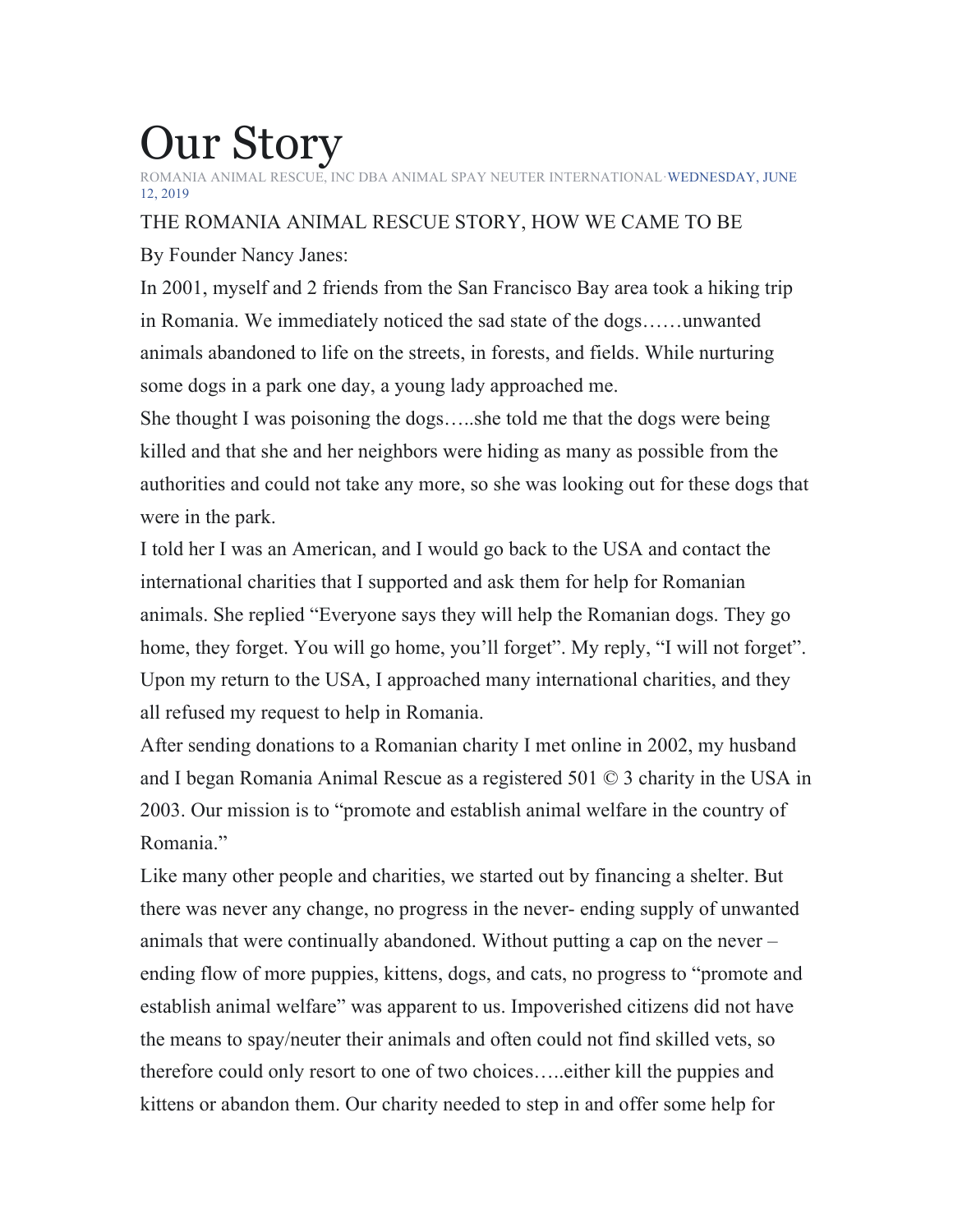these people.

In 2004 RAR began sending veterinarians from the USA to train Romanian vets on spay/neuter techniques. While still helping shelters with infrastructure costs, food, supplies, and doing adoptions, we started trying to move the public to understand the importance of spay/neuter, and began increasing our support for spay/neuter as much as possible....but one of the problems was finding skilled vets to work with, as well as knowledgeable charities and individuals who could understand that spay/neuter would stop the crisis of never-ending suffering. In 2004 we started spay/neuter in one community. In 2006 we began moving from shelter help to provide spay/neuter on a grander scale, as our funding would allow……something desperately lacking in Romania.

While accompanying Dr. Richard Bachman (USA vet) in Romania during a vet training trip in 2008, I was told of a young vet who had recently returned from a 4 month veterinary training trip in the USA, a Dr. Aurelian Stefan. Dr. Bachman and I met with Dr. Stefan (now Dr A) for coffee…..Dr. Bachman asked the right questions and got the right answers. He advised me to give this new vet a try. In 2009 we began working with Dr. Aurelian Stefan and his brother, Dr. Petrisor Stefan. Our first spayathon was held in Sibiu with the charity Animal Life. Soon more vets were added to the " RAR Dream Team" of highly skilled veterinarians. In 2010 RAR did 2 massive spayathons, one in Bucharest for over 700 animals with the charity GIA, and one in Tecuci for over 650 animals with Association Tomita. Our mission was now taking hold! And I can proudly report that RAR/ASNI is now over 75,000 spay/neuter (as of May 2019), over 9100 in 2018 alone. We often have spayathons now in villages and towns simultaneously, providing excellent surgeries to those who cannot afford the pay for them. Our main focus is to get funds for spay/neuter, as the EU does NOT provide funding for spay/neuter in Romania and never has, and only through donations is our work possible.

In late 2015, construction began to build the amazing Center of Hope. In February 2017, the first patients began arriving. The Center of Hope is located outside of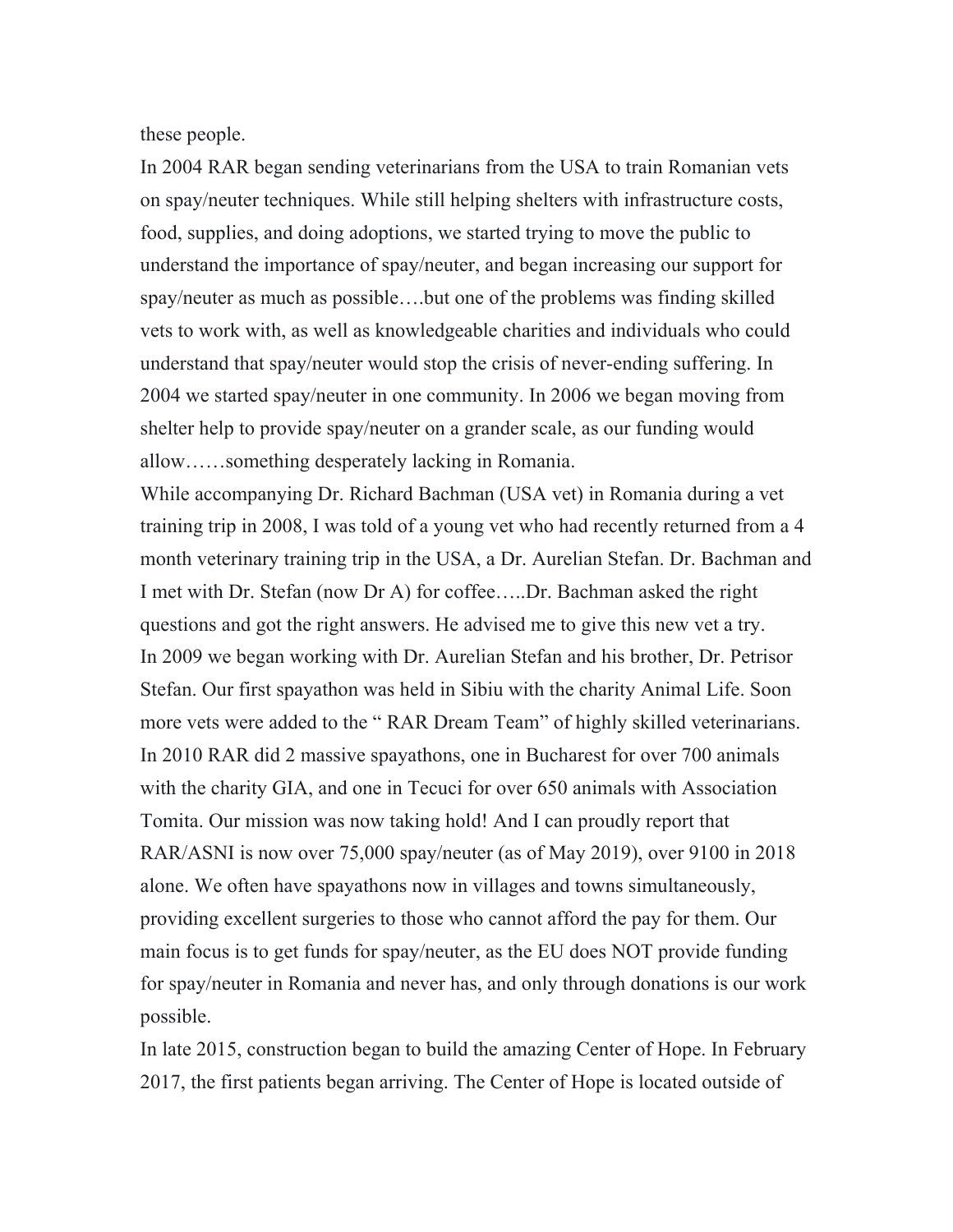Bucharest. This new Center is a state of the art Center for Romania and Eastern Europe. The Center features the latest in diagnostic equipment and the highly skilled vets from our Bucharest hub Dream Team call this home. Our goal is to spay and neuter 500 animals per month at the Center of Hope, most brought in from villages by our Spay Shuttle. In addition to spays and neuters, we also run an additional Homeless Animals Hospital program at the COH providing treatments, as our funding allows, for the most needy animals.

We knew that education was needed as well so that the public would understand the importance of spay/neuter, to learn to have compassion for the animals whose fate was not of their choosing, and how to humanely treat them. We began our education program with the help of FPCC who allowed us to use their education books. Help from Mayhew International, UK and Global Giving donors allowed us to print and distribute now approximately 18,500 education booklets to schools, charities, an orphanage, and community events.

But what to do about the injured animals living on the streets? What to do about the pets of people who loved them but could not afford to treat them for injuries? Many people come across injured animals, yet are reluctant to help them because they are unable to afford the cost burden or take the animals to their homes. RAR needed to reach out to the Good Samaritan, by providing a "no commitments" service to help the animals. While we always helped to finance veterinary care, we needed to do more. The Homeless Animals Hospital was born. HAH provides free or subsidized care for homeless animals brought in by the public or local charity \*as our funding allows\*. Foster care homes and friends from local shelters often help us to provide safe havens for dogs that need a place to go following treatments, and then these animals are put up for adoption if possible. It is also one of our experiences that often times the Good Samaritan decides to adopt the animal they helped! We also provide free veterinary treatment for the pets of the impoverished as our donations allow. HAH also provides free spay/neuter services, in Craiova approximately 18,000 animals have been spayed/neutered at Family Vet clinic via HAH (As of May 2019). Homeless Animals Hospital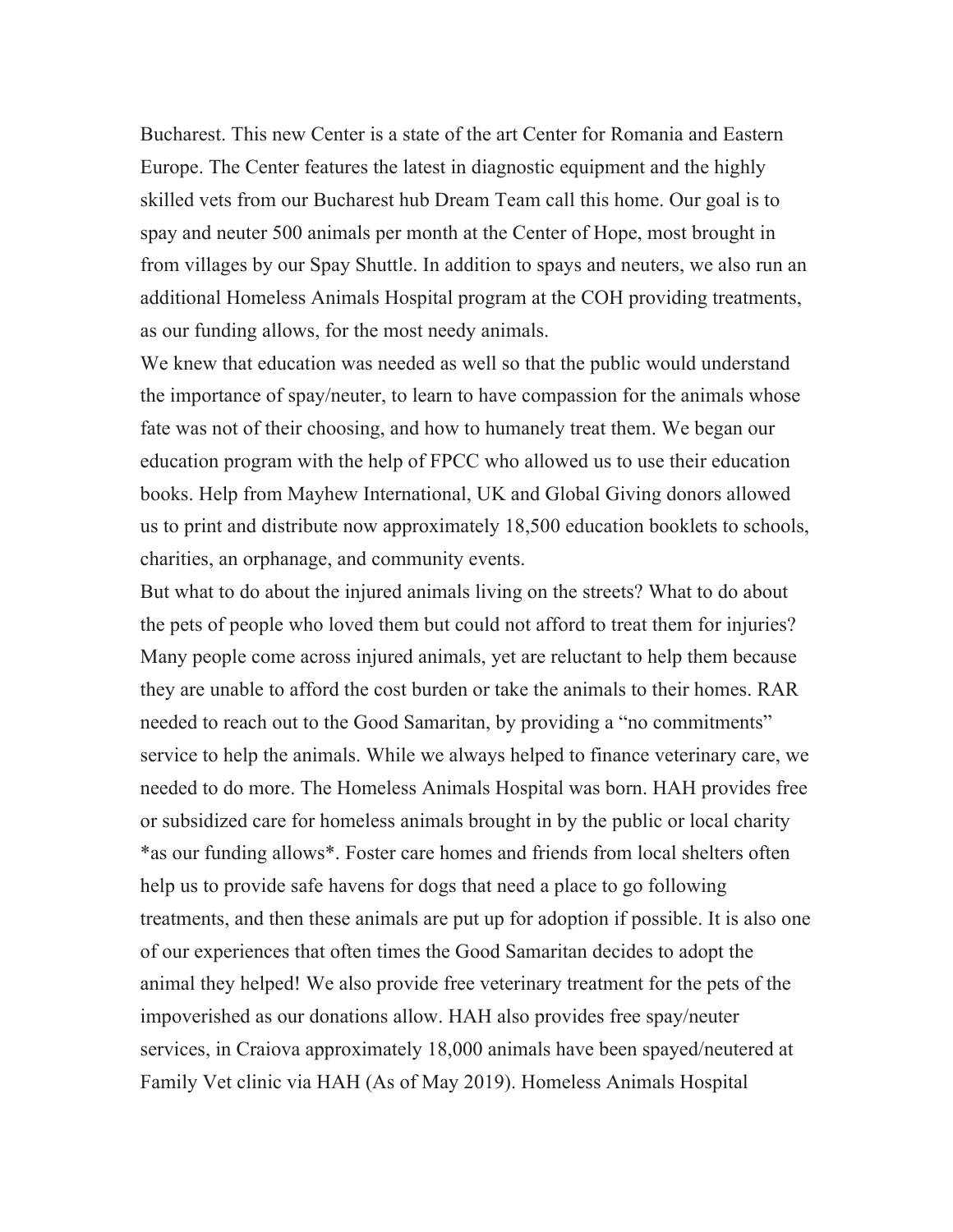program runs at both Center of Hope, Bucharest area, and Family Vet, Craiova, as well as on our mobile campaigns. All as funding allows.

Another program we sponsor is the Veterinary Training Camp. VTC is the creation of Dr. Aurelian Stefan, Dr. Petrisor Stefan, and Veterinary Technician Ruth Osborne. RAR sponsors Romanian veterinarians who need to heighten their skill level for spay/neuter surgeries and other surgeries. At the VTC, vets are trained on the skills to perform keyhole incisions for faster recovery time and minimal discomfort for the animals. They are also taught flank spay methods so that nursing dogs and cats can still nurse their offspring after spay. By reaching out to train more vets in Romania, even more animals in more communities will be helped.

And now, here are some statistics in regards to the dogs: Each female and her offspring, according to Dogs on Death Row, PETA, and HSUS, can produce in 6 years up to 67,000 puppies. Granted, even if born, many of these puppies would die of parvo, distemper and other diseases or infestations, be hit by cars and receive other injuries. One spay of one female dog can prevent the suffering of thousands. This is why we do what we do….to decrease suffering and stop the uncontrolled breeding of unwanted animals that are abandoned .

Over 75,000 spays/neuters for animals in Romania, Bulgaria, Suriname, Dominican Republic, Portugal, Panama, UK, USA, Greece, and our new country Moldova (as of mid March 2019). International spay/neuters are done under our sister charity Animal Spay Neuter International. Our main focus is on Romania, with over 72,500 spays and neuters in that country. We help to fund the Center of Hope veterinary hospital and provide medical help for the most needy animals as our donations allow. Sponsor vet training in Romania for the Veterinary Training Camp. Have provided 18,500 educational books for schools and community events. Homeless Animals Hospital funding for vet treatments for homeless animals and those of impoverished citizens. Donations are needed to be able to provide this service: www.romaniaanimalrescue.org